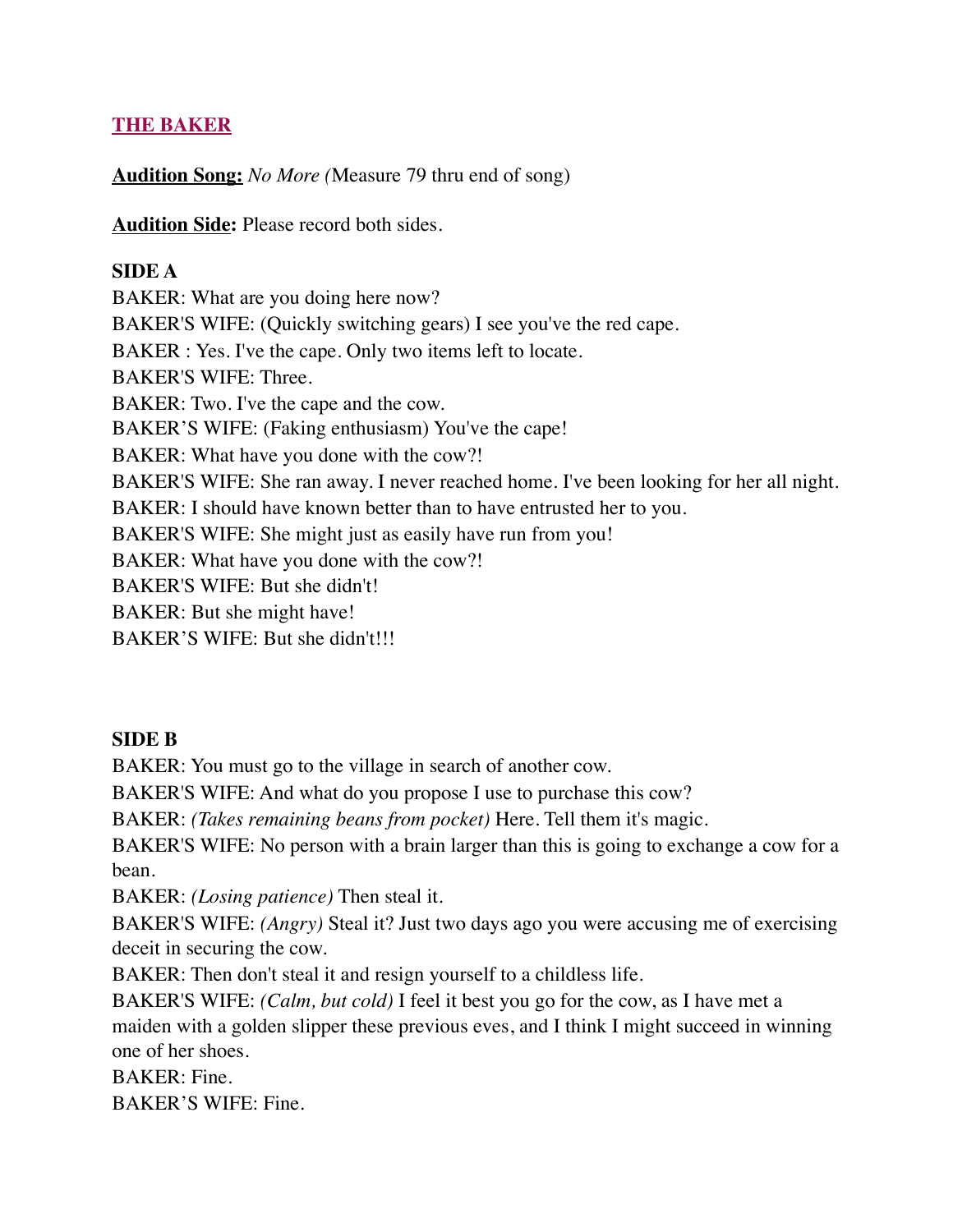## **THE BAKER'S WIFE**

**Audition Song:** *Moments in the Woods (*Measure 73 thru end of song)

**Audition Side:** Please record both sides.

## **SIDE A**

BAKER: What are you doing here now? BAKER'S WIFE: *(Quickly switching gears)* I see you've the red cape. BAKER : Yes. I've the cape. Only two items left to locate. BAKER'S WIFE: Three. BAKER: Two. I've the cape and the cow. BAKER'S WIFE: *(Faking enthusiasm)* You've the cape! BAKER: What have you done with the cow?! BAKER'S WIFE: She ran away. I never reached home. I've been looking for her all night. BAKER: I should have known better than to have entrusted her to you. BAKER'S WIFE: She might just as easily have run from you! BAKER: What have you done with the cow?! BAKER'S WIFE: But she didn't! BAKER: But she might have! BAKER'S WIFE: But she didn't!!!

## **SIDE B**

BAKER: You must go to the village in search of another cow.

BAKER'S WIFE: And what do you propose I use to purchase this cow?

BAKER: *(Takes remaining beans from pocket)* Here. Tell them it's magic.

BAKER'S WIFE: No person with a brain larger than this is going to exchange a cow for a bean.

BAKER: *(Losing patience)* Then steal it.

BAKER'S WIFE: *(Angry)* Steal it? Just two days ago you were accusing me of exercising deceit in securing the cow.

BAKER: Then don't steal it and resign yourself to a childless life.

BAKER'S WIFE: *(Calm, but cold)* I feel it best you go for the cow, as I have met a maiden with a golden slipper these previous eves, and I think I might succeed in winning one of her shoes.

BAKER: Fine.

BAKER'S WIFE: Fine.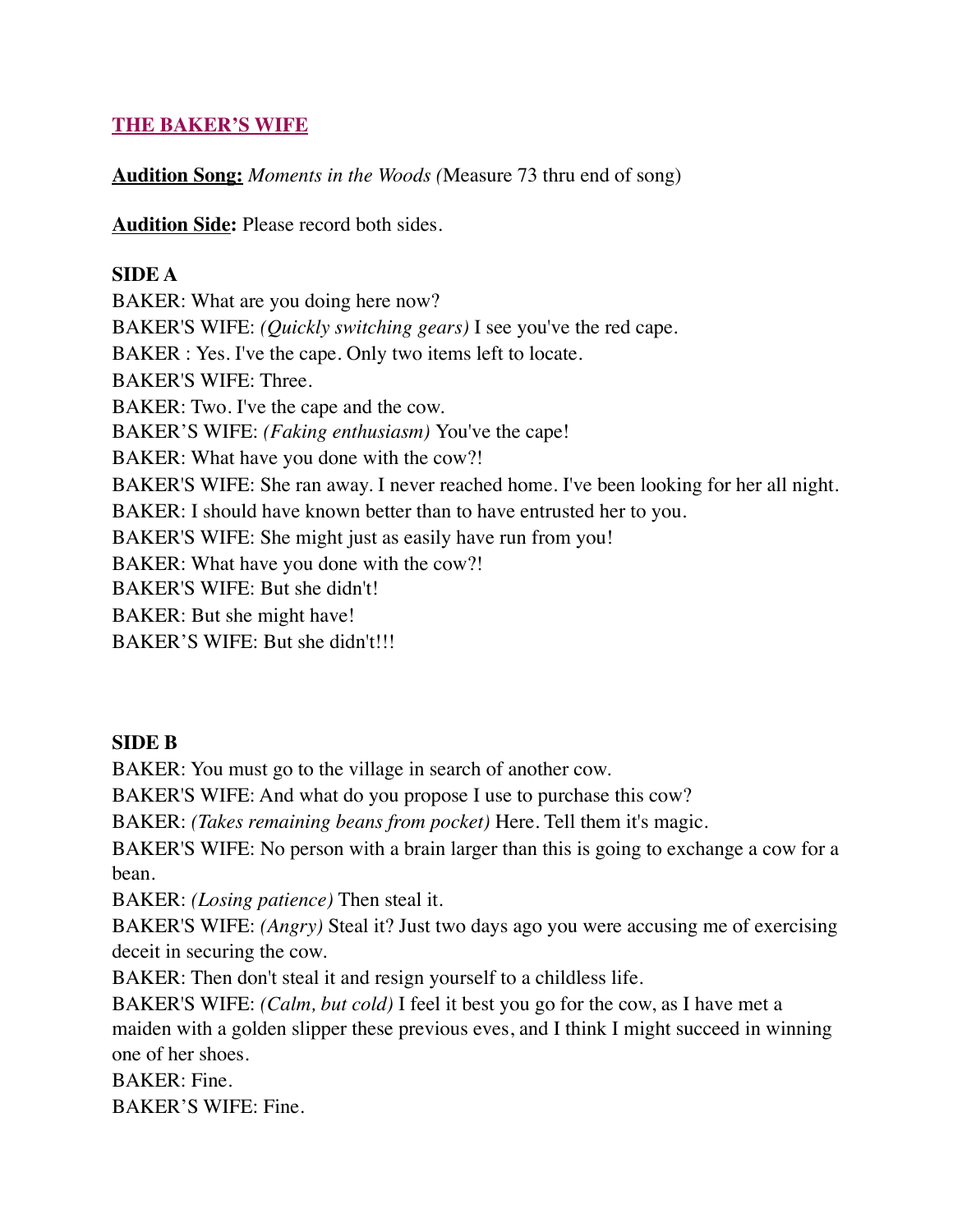## **THE WITCH**

**Audition Song:** *Last Midnight (*Measure 89 thru end of song) *or* Entire Song

## **Audition Side:**

LITTLE RED RIDING HOOD: I hope the Giant steps on them all.

BAKER'S WIFE: You shouldn't say that!

**WITCH:** You were thinking the same thing!

LITTLE RED RIDING HOOD: This is terrible. We just saw three people die!

**WITCH:** Since when are you so squeamish? How many wolves have you carved up?

LITTLE RED RIDING HOOD: A wolf's not the same.

**WITCH:** Ask a wolf's mother!

BAKER: Stop it!

**WITCH:** I suggest we find that boy now and give her what she wants.

LITTLE RED RIDING HOOD: If we give her the boy, she'll l kill him, too.

**WITCH:** And if we don't, she'll kill half the kingdom!

BAKER'S WIFE: One step at a time. Maybe if he apologizes. Makes amends.

BAKER: Yes! He'll return the stolen goods!

LITTLE RED RIDING HOOD: Yes!

BAKER'S WIFE: He's really a sweet boy at heart. She'll see that.

**WITCH:** You people are so blind! It's because of that boy, there's a giant in our land. While you continue talking about this problem, I'll find that lad, and I'll serve him to the Giant for lunch!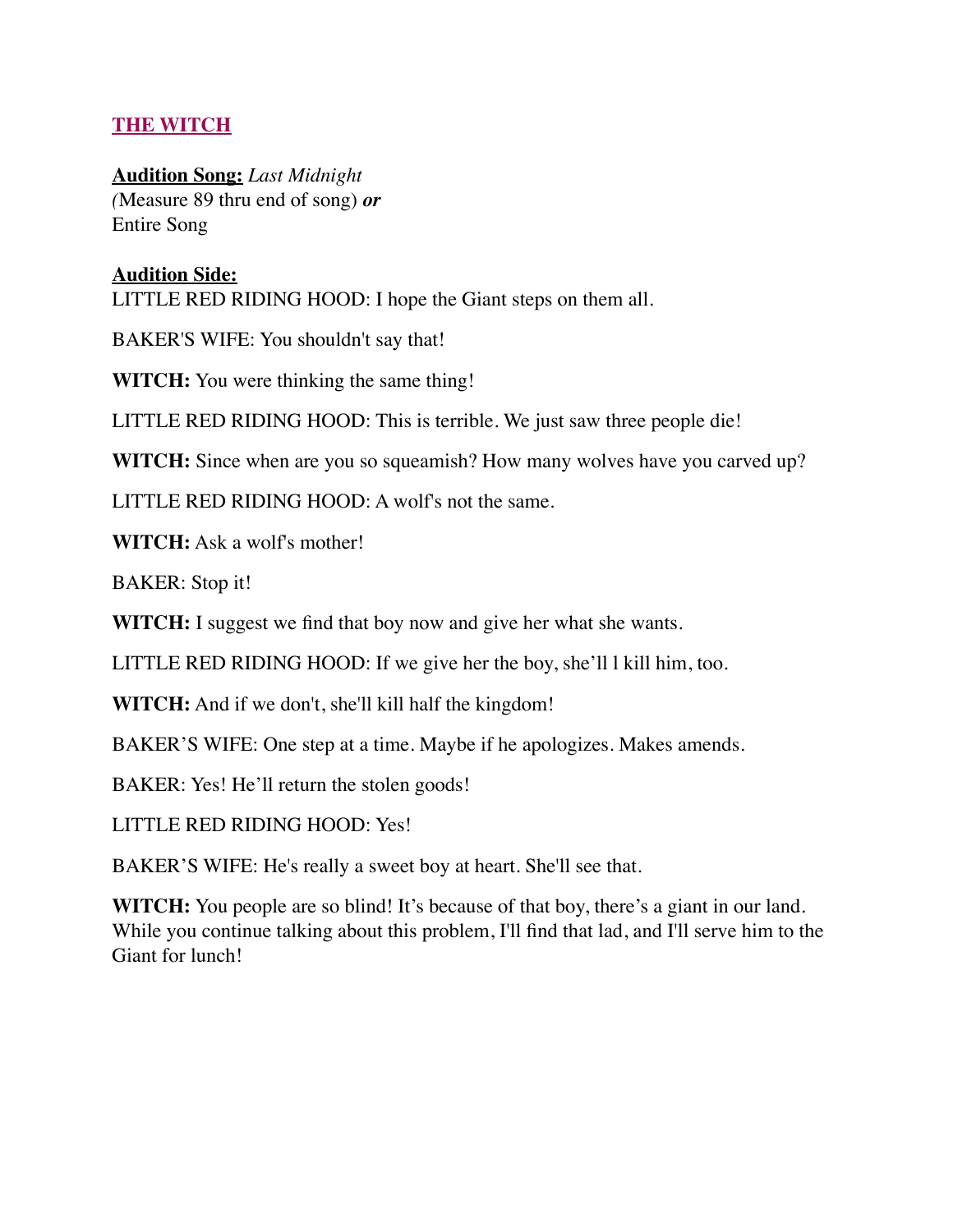## **CINDERELLA**

#### **Audition Song:** *Steps of the Palace*

*(*Measures 24-56 then cut to measure 86 thru end of song) or (Measure 58 thru end of song)

#### **Audition Side:**

CINDERELLA: Oh, no. Now, now. Don't cry, little one. I know. You want your mother.

*(BABY begins to calm down. CINDERELLA'S PRINCE bounds ONSTAGE; HE doesn't recognize CINDERELLA)*

CINDERELLA'S PRINCE: Hello.

CINDERELLA: The Giant went in that direction.

CINDERELLA'S PRINCE: *(Realizing it is CINDERELLA)* My darling. I.did not recognize you. What are you doing in those old clothes? And with a child? You must go back to the castle at once. There's a Giant on the loose.

CINDERELLA: The Giant has been to the castle.

CINDERELLA'S PRINCE: No! Are you all right? My love. Why are you being so cold?

CINDERELLA: Maybe because I'm not your only love. Am I?

CINDERELLA'S PRINCE: I love you. I do. (Pause) But yes, it's true.

CINDERELLA: Why, if you love me, would you have strayed?

CINDERELLA'S PRINCE: I thought if you were mine, that I would never wish for more. And part of me is content and as happy as I've ever been. But there remains a part of me that continually needs more.

CINDERELLA: I have, on occasion, wanted more. But that doesn't mean I went in search of it. If this is how you behave as a Prince, what kind of King will you be?

CINDERELLA'S PRINCE: I was raised to be charming, not sincere. I didn't ask to be born a King, and I am not perfect. I am only human.

CINDERELLA: (Beat) I think you should go.

CINDERELLA'S PRINCE : Leave? But I do love you.

CINDERELLA: Consider that I have been lost. A victim of the Giant.

CINDERELLA'S PRINCE: Is that what you really wish?

CINDERELLA: My father's house was a nightmare. Your house was a dream. Now I want something in between. Please go.

CINDERELLA'S PRINCE: I shall always love the maiden who ran away.

CINDERELLA: And I, the faraway Prince.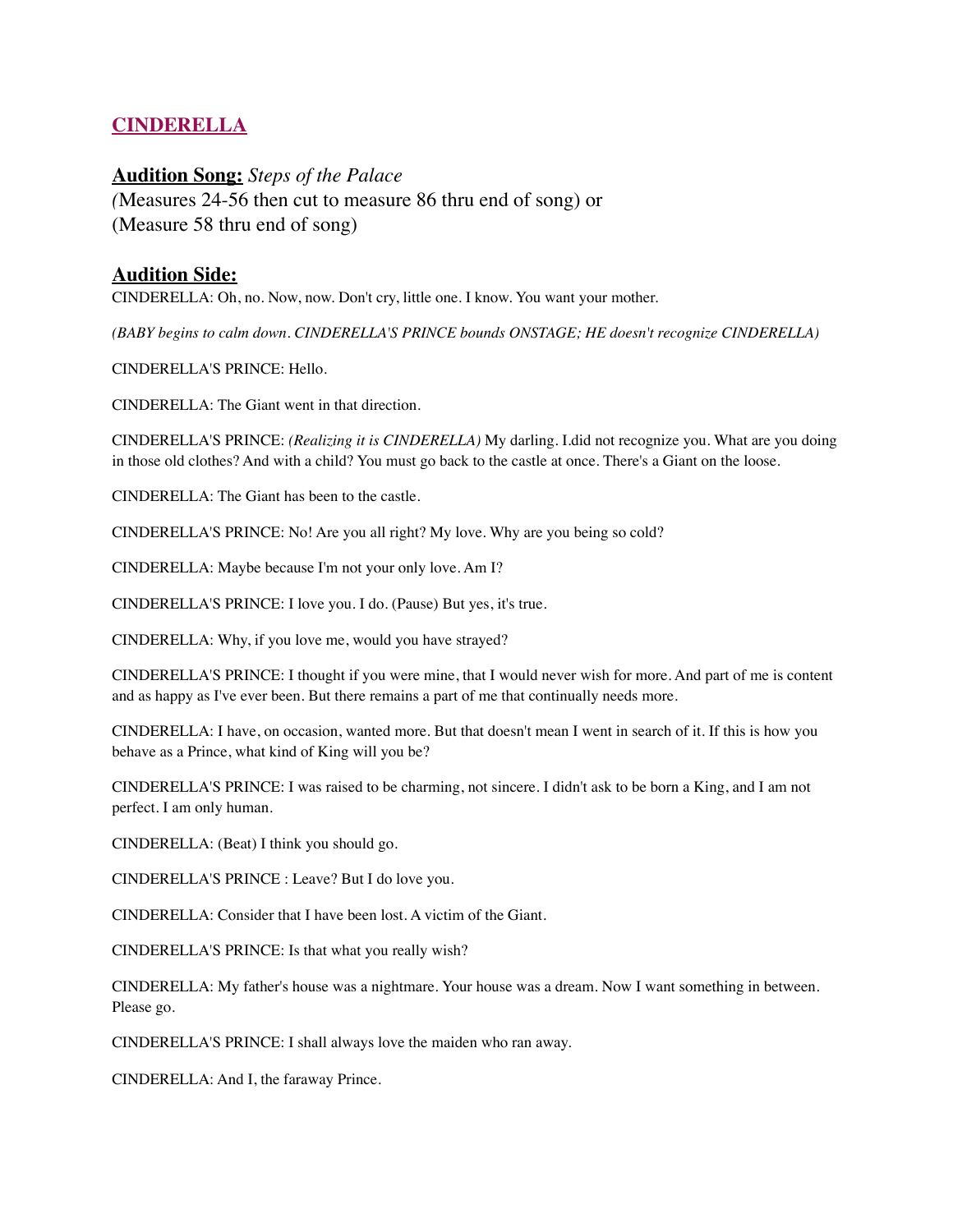# **JACK**

#### **Audition Song:** *Giants in the Sky (*Measure 36 thru end of song)

#### **Audition Side:**

JACK: Wait until my mother hears I've slain the Giant.

BAKER: Jack. Your mother is dead.

JACK: (Stunned) Dead? Was she killed by the Giant?

BAKER: She was arguing with the Giant - trying to protect you - and she was struck a deadly blow by the Prince's steward.

JACK: Oh no, Why would he do that?

BAKER: He was afraid she was provoking the Giant.

JACK: (Upset) Can no one bring her back?

BAKER: No one.

JACK: That steward will pay for this. After we slay the Giant, I will slay him

BAKER : You'll do nothing of the kind!

JACK: But he shouldn't have killed my mother. Right?

BAKER: I guess not.

JACK: (Cold) Then he must die.

BAKER: Well, no.

JACK: (Getting riled up) Why not?

BAKER: Because that would be wrong.

JACK: What he did was wrong. He should be punished.

BAKER: He will be, somehow.

JACK: How?

BAKER: I don't know! Stop asking me questions I can't answer.

JACK: (Cold) I'm going to kill him!

BAKER: The kill him! (Beat) No, don't kill him.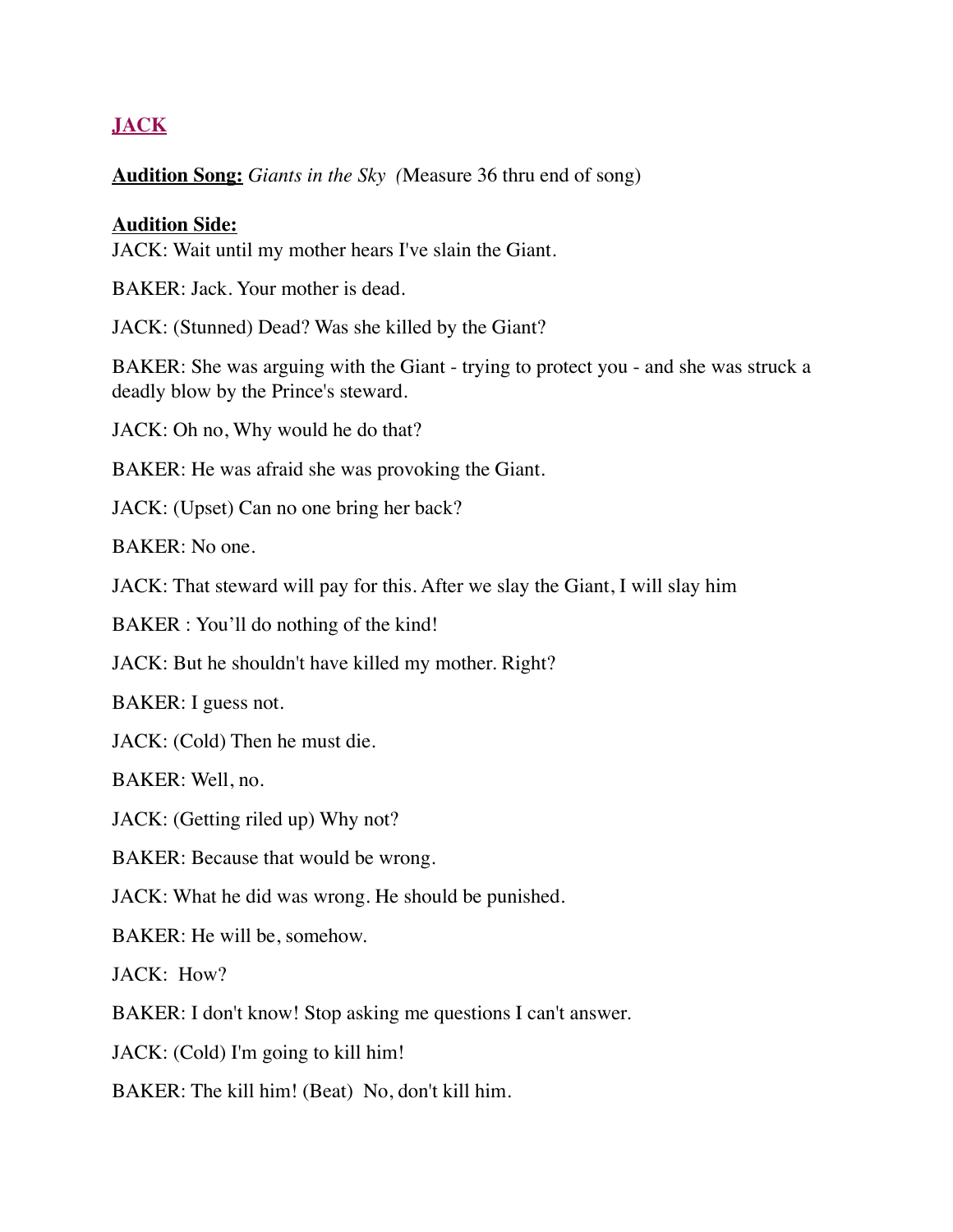## **CINDERELLA'S PRINCE / WOLF**

**Audition Song:** *Agony (*Top of song thru measure 39, then cut to measure 66 to end if possible)

#### **Audition Side:**

CINDERELLA: Oh, no. Now, now. Don't cry, little one. I know. You want your mother.

(BABY begins to calm down. CINDERELLA'S PRINCE bounds ONSTAGE; HE doesn't recognize CINDERELLA)

CINDERELLA'S PRINCE: Hello.

CINDERELLA: The Giant went in that direction.

CINDERELLA'S PRINCE: (Realizing it is CINDERELLA) My darling. I.did not recognize you. What are you doing in those old clothes? And with a child? You must go back to the castle at once. There's a Giant on the loose.

CINDERELLA: The Giant has been to the castle.

CINDERELLA'S PRINCE: No! Are you all right? My love. Why are you being so cold?

CINDERELLA: Maybe because I'm not your only love. Am I?

CINDERELLA'S PRINCE: I love you. I do. (Pause) But yes, it's true.

CINDERELLA: Why, if you love me, would you have strayed?

CINDERELLA'S PRINCE: I thought if you were mine, that I would never wish for more. And part of me is content and as happy as I've ever been. But there remains a part of me that continually needs more.

CINDERELLA: I have, on occasion, wanted more. But that doesn't mean I went in search of it. If this is how you behave as a Prince, what kind of King will you be?

CINDERELLA'S PRINCE: I was raised to be charming, not sincere. I didn't ask to be born a King, and I am not perfect. I am only human.

CINDERELLA: (Beat) I think you should go.

CINDERELLA'S PRINCE : Leave? But I do love you.

CINDERELLA: Consider that I have been lost. A victim of the Giant.

CINDERELLA'S PRINCE: Is that what you really wish?

CINDERELLA: My father's house was a nightmare. Your house was a dream. Now I want something in between. Please go.

CINDERELLA'S PRINCE: I shall always love the maiden who ran away.

CINDERELLA: And I, the faraway Prince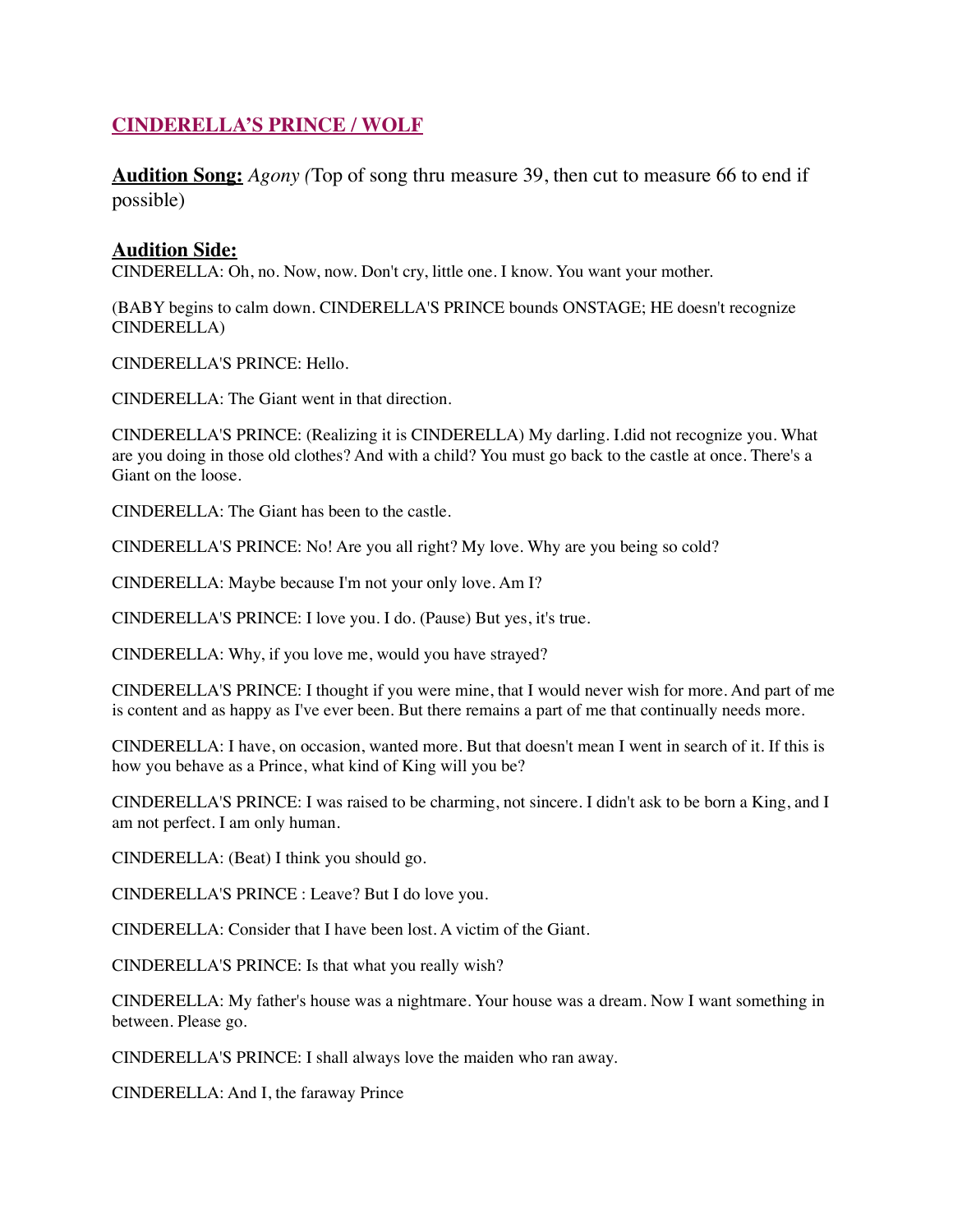## **RAPUNZEL'S PRINCE / MILKY WHITE**

**Audition Song:** *Agony (*Top of song thru measure 39, then cut to measure 66 to end if possible)

#### **Audition Side:**

CINDERELLA: Oh, no. Now, now. Don't cry, little one. I know. You want your mother.

(BABY begins to calm down. CINDERELLA'S PRINCE bounds ONSTAGE; HE doesn't recognize CINDERELLA)

CINDERELLA'S PRINCE: Hello.

CINDERELLA: The Giant went in that direction.

CINDERELLA'S PRINCE: (Realizing it is CINDERELLA) My darling. I.did not recognize you. What are you doing in those old clothes? And with a child? You must go back to the castle at once. There's a Giant on the loose.

CINDERELLA: The Giant has been to the castle.

CINDERELLA'S PRINCE: No! Are you all right? My love. Why are you being so cold?

CINDERELLA: Maybe because I'm not your only love. Am I?

CINDERELLA'S PRINCE: I love you. I do. (Pause) But yes, it's true.

CINDERELLA: Why, if you love me, would you have strayed?

CINDERELLA'S PRINCE: I thought if you were mine, that I would never wish for more. And part of me is content and as happy as I've ever been. But there remains a part of me that continually needs more.

CINDERELLA: I have, on occasion, wanted more. But that doesn't mean I went in search of it. If this is how you behave as a Prince, what kind of King will you be?

CINDERELLA'S PRINCE: I was raised to be charming, not sincere. I didn't ask to be born a King, and I am not perfect. I am only human.

CINDERELLA: (Beat) I think you should go.

CINDERELLA'S PRINCE : Leave? But I do love you.

CINDERELLA: Consider that I have been lost. A victim of the Giant.

CINDERELLA'S PRINCE: Is that what you really wish?

CINDERELLA: My father's house was a nightmare. Your house was a dream. Now I want something in between. Please go.

CINDERELLA'S PRINCE: I shall always love the maiden who ran away.

CINDERELLA: And I, the faraway Prince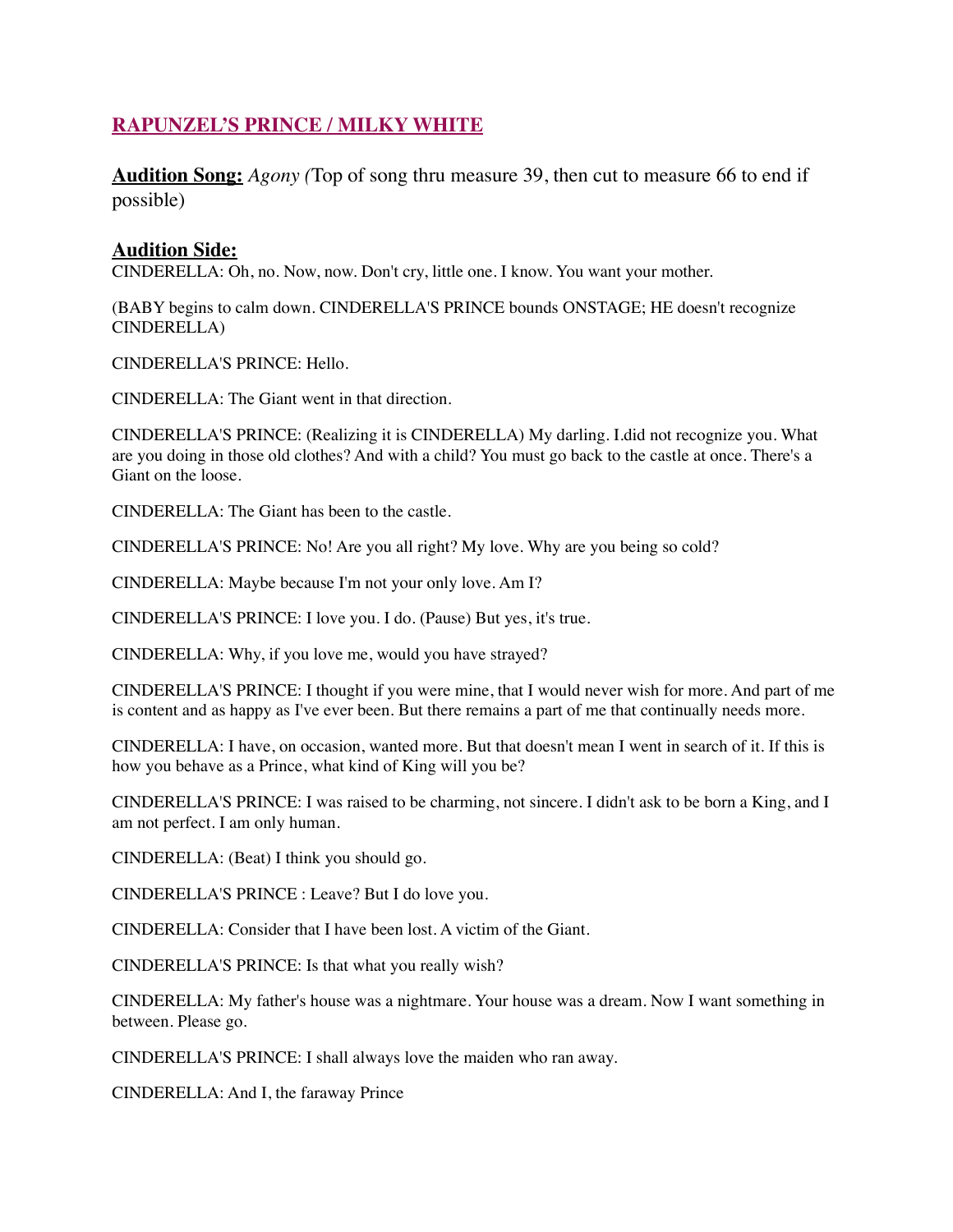## **LITTLE RED RIDING HOOD / RAPUNZEL**

**Audition Song:** *I Know Things Now (*Measures 19 thru end of song) **and**  *After "Hello Little Girl"* "Ah" (Measures 7-11)

#### **Audition Side:**

LITTLE RED RIDING HOOD: They're almost finished. You see over there between those two towers? When the Giant comes, we are to send her over there.

CINDERELLA: Good.

LITTLE RED RIDING HOOD: I wanted to climb the tower, too.

CINDERELLA: I'm glad you're here to help me. *(LITTLE RED RIDING HOOD begins to cry)* What's wrong?

LITTLE RED RIDING HOOD: My granny's gone.

CINDERELLA: Oh, no. I'm so sorry.

LITTLE RED RIDING HOOD: I think my granny and my mother would be upset with me.

CINDERELLA: Why?

LITTLE RED RIDING HOOD: They said to always make them proud. And here I am about to kill somebody.

CINDERELLA: Not somebody. A Giant who has been doing harm.

LITTLE RED RIDING HOOD: But the Giant's a person. Aren't we to show forgiveness? Mother would be very unhappy with these circumstances.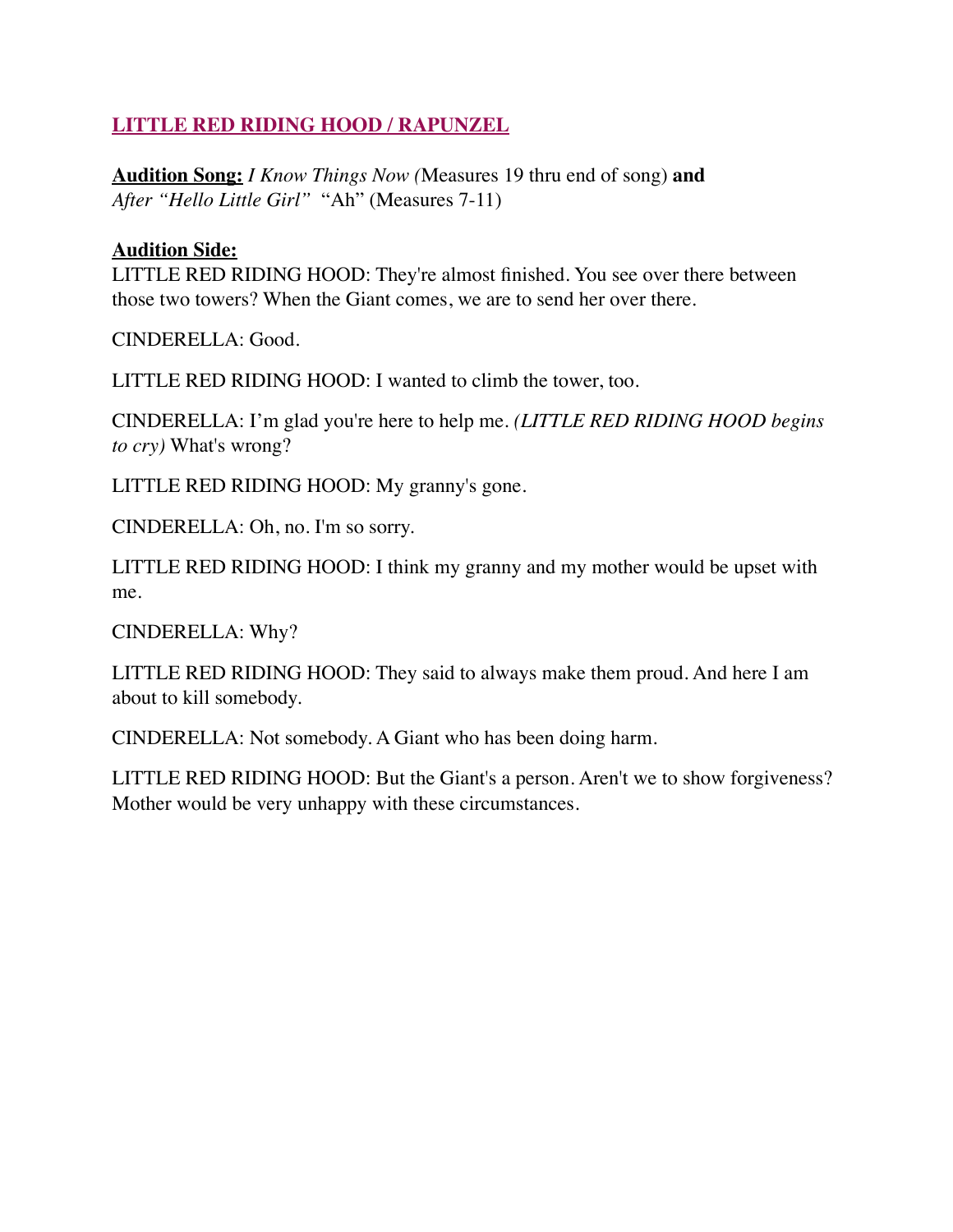# **JACK'S MOTHER / CINDERELLA'S STEPMOTHER / GRANNY**

**Audition Song:** *ACT 1 Opening, Part 5 (*Measures 11 thru 37)

## **Audition Side:**

JACK'S MOTHER: Jack is just a boy! We had no food to eat and he sold his beloved cow in exchange for magic beans. If anyone is to be punished, it's the man who made that exchange.

GIANT: He was your responsibility. Now I must punish him for his wrongs!

JACK'S MOTHER: We've suffered, too. Do you think it was a picnic disposing of your husband's remains?

GIANT: You are getting me angry!

JACK'S MOTHER: What about our anger? What about our loss? Who has been flouncing through our kingdom?

STEWARD: Shhhh~Be quiet.

JACK'S MOTHER: I'll hide my son and you'll never find him!

BAKER: Don't upset the Giant.

JACK'S MOTHER: You'll never, never find him!

GIANT: I'm warning you!

JACK'S MOTHER: And if you don't go back this instant, we'll get you for all you've done!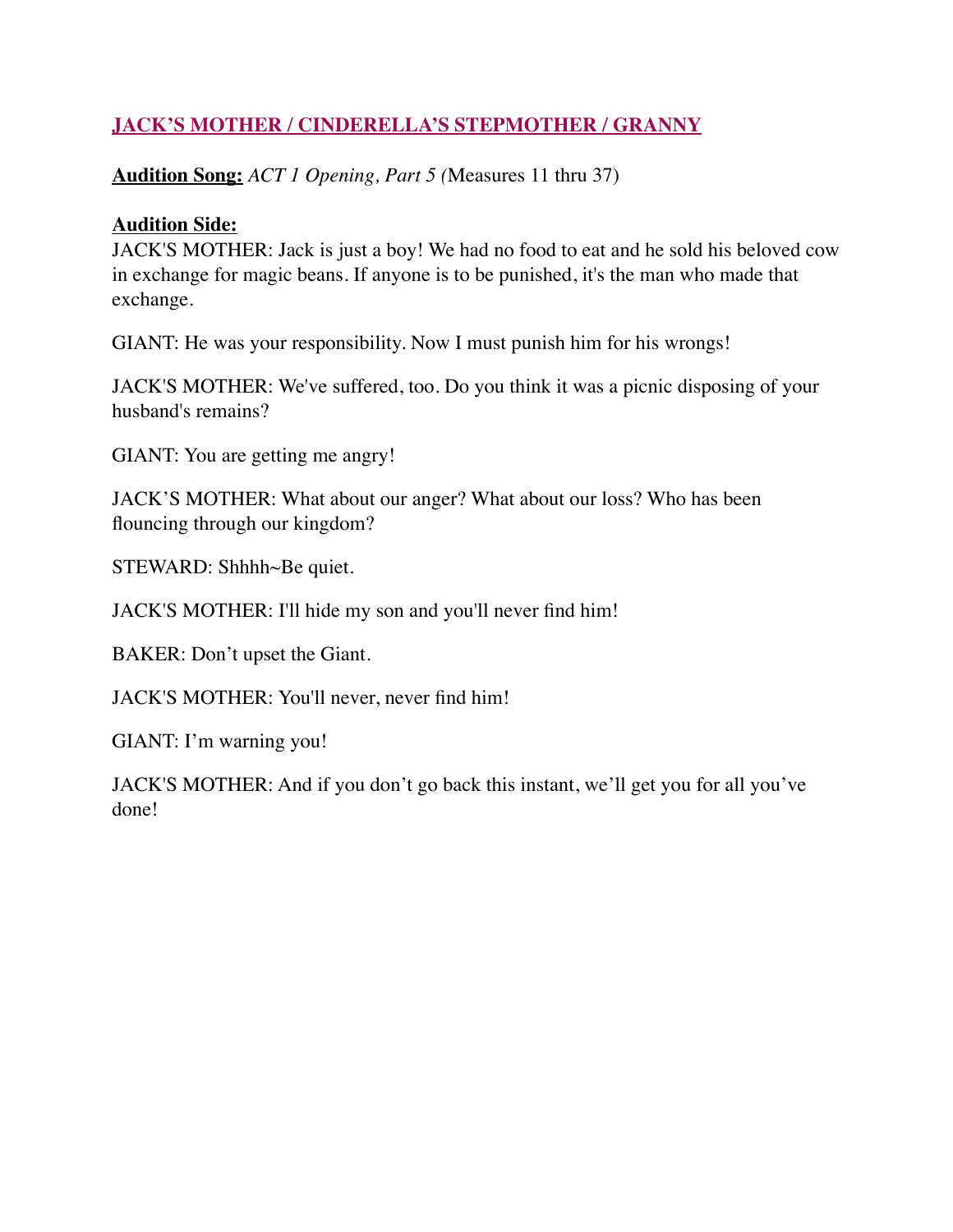#### **MYSTERIOUS MAN (Same as Baker)**

**Audition Song:** *No More (*Measure 79 thru end of song)

**Audition Side:** Please record both sides.

#### **SIDE A**

BAKER: What are you doing here now? BAKER'S WIFE: (Quickly switching gears) I see you've the red cape. BAKER : Yes. I've the cape. Only two items left to locate. BAKER'S WIFE: Three. BAKER: Two. I've the cape and the cow. BAKER'S WIFE: (Faking enthusiasm) You've the cape! BAKER: What have you done with the cow?! BAKER'S WIFE: She ran away. I never reached home. I've been looking for her all night. BAKER: I should have known better than to have entrusted her to you. BAKER'S WIFE: She might just as easily have run from you! BAKER: What have you done with the cow?! BAKER'S WIFE: But she didn't! BAKER: But she might have! BAKER'S WIFE: But she didn't!!!

#### **SIDE B**

BAKER: You must go to the village in search of another cow.

BAKER'S WIFE: And what do you propose I use to purchase this cow?

BAKER: *(Takes remaining beans from pocket)* Here. Tell them it's magic.

BAKER'S WIFE: No person with a brain larger than this is going to exchange a cow for a bean.

BAKER: *(Losing patience)* Then steal it.

BAKER'S WIFE: *(Angry)* Steal it? Just two days ago you were accusing me of exercising deceit in securing the cow.

BAKER: Then don't steal it and resign yourself to a childless life.

BAKER'S WIFE: *(Calm, but cold)* I feel it best you go for the cow, as I have met a maiden with a golden slipper these previous eves, and I think I might succeed in winning one of her shoes.

BAKER: Fine.

BAKER'S WIFE: Fine.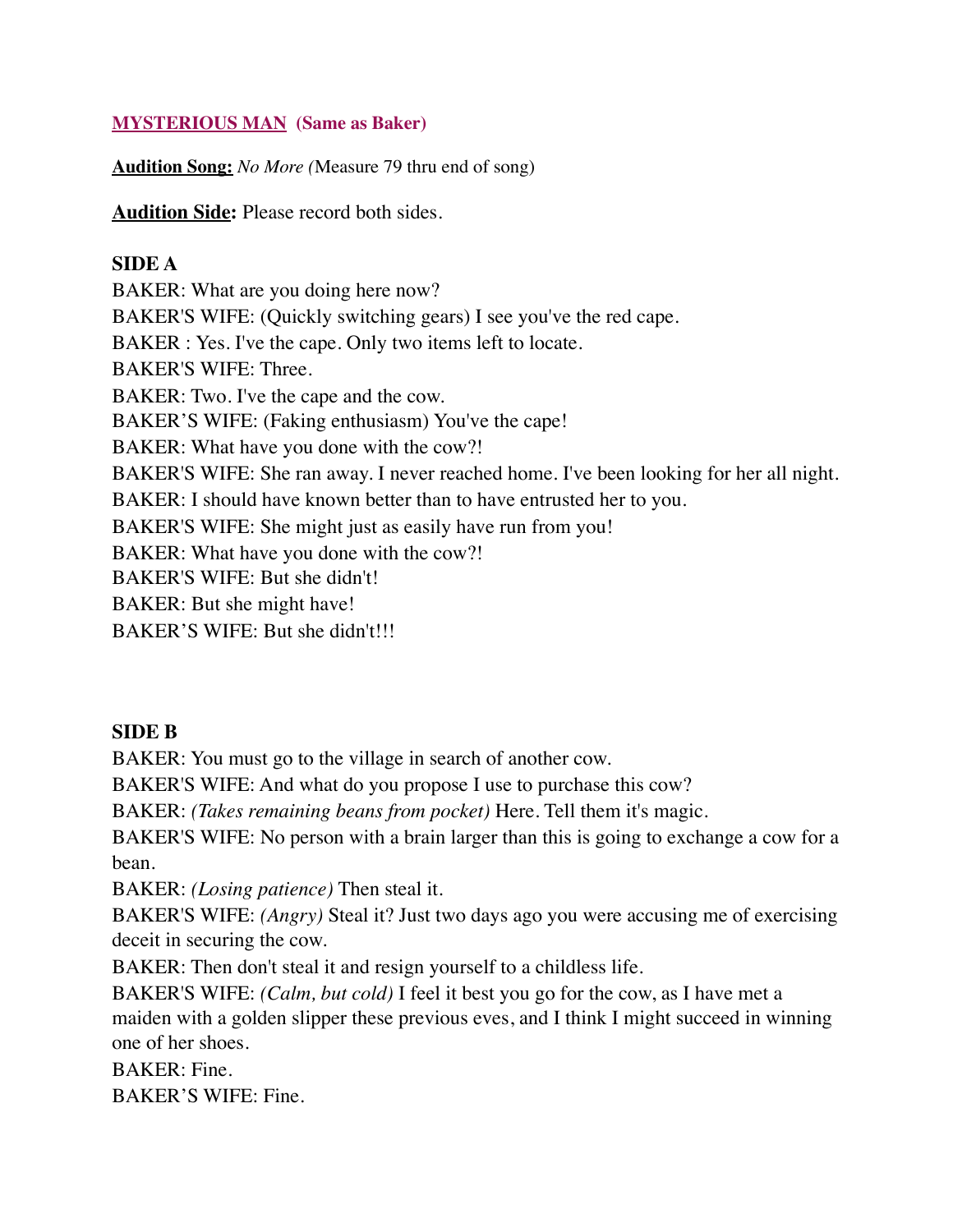## **NARRATOR**

#### **Audition Song:** *ACT 1 Opening, Part 5 (*Measures 11 thru 37)

#### **Audition Side**

NARRATOR: And so the Mysterious Man dies, having helped end the curse on his house. For the Baker, there would be no reunion with his father, and he and his wife, bewildered, return home.

The Witch, who had been punished with age and ugliness that night when her beans had been stolen and the lightning flashed, was now returned to her former state of youth and beauty.

And Milky-White, after a night of severe indigestion, was reunited with the now wealthy Jack.

As for the Prince...he began his search for the foot to fit the golden slipper.

When he comes to Cinderella's house, Cinderella's stepmother takes the slipper into Florinda's room. They struggle to fit the shoe. As a swift solution, Cinderella's Stepmother brandishes her knife and cuts off one of Florinda's toes. Swallowing the pain, she joins the Prince on his horse, and gallops off to become his bride.

The Prince, noticing the blood and becoming quite woozy, returns the false bride and asks the other sister to put on the shoe.

Same thing.

Even more queasy, he returns one last time, and this time… Success! He finds his bride in Cinderella who accompanies him happily to the palace.

And as for Rapunzel, she bears twins, and lives impoverished in the desert until the day her Prince, wandering aimlessly-blind as a bat, hears a voice so familiar that he goes toward it. As he approaches Rapunzel is overjoyed to see him. She falls into his arms, weeping. Two of her tears wet his eyes and their touch restores his vision.

And it comes to pass, all that seemed wrong was now right. The kingdom is filled with joy, and those who deserve are certain to live a long and happy life.